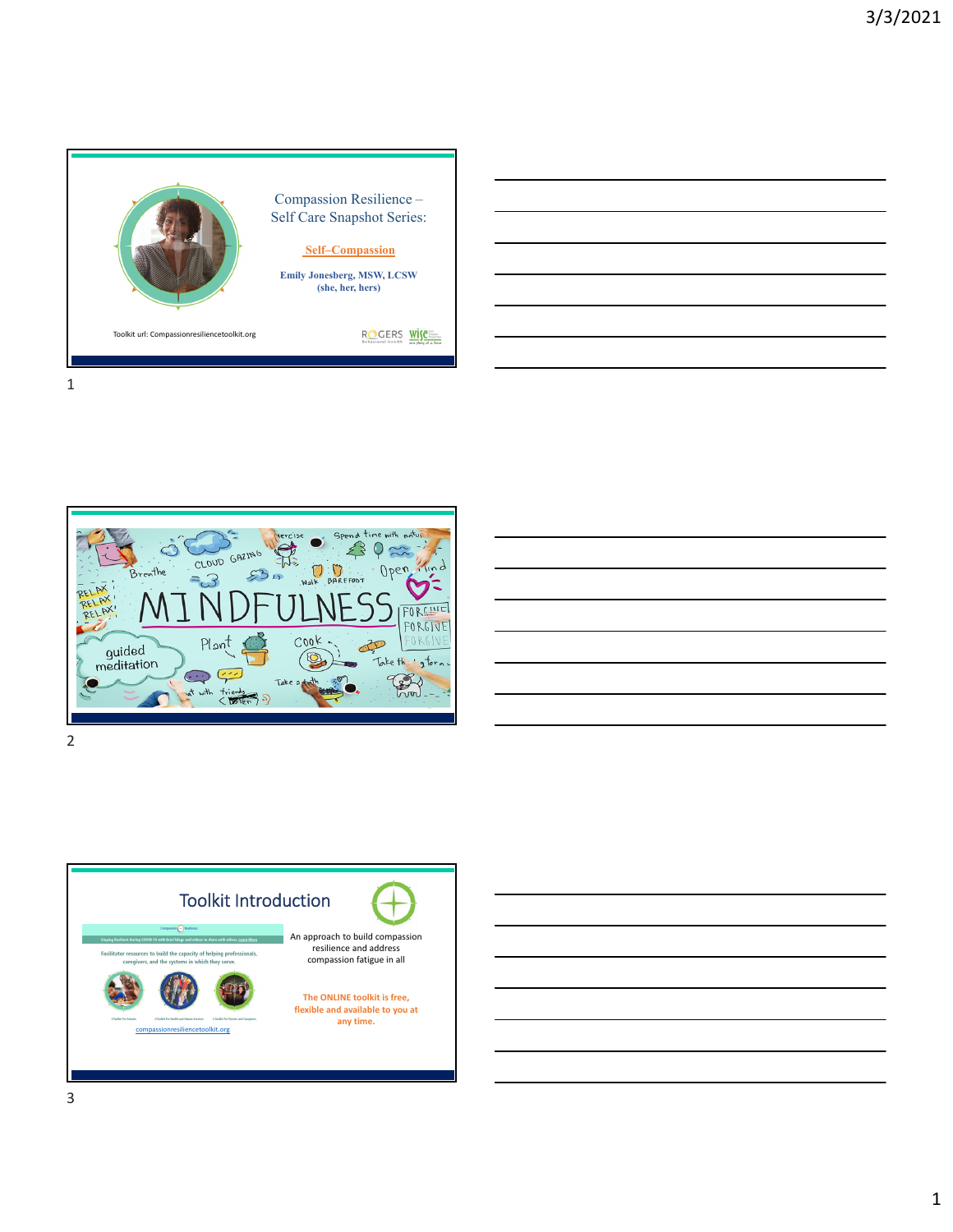





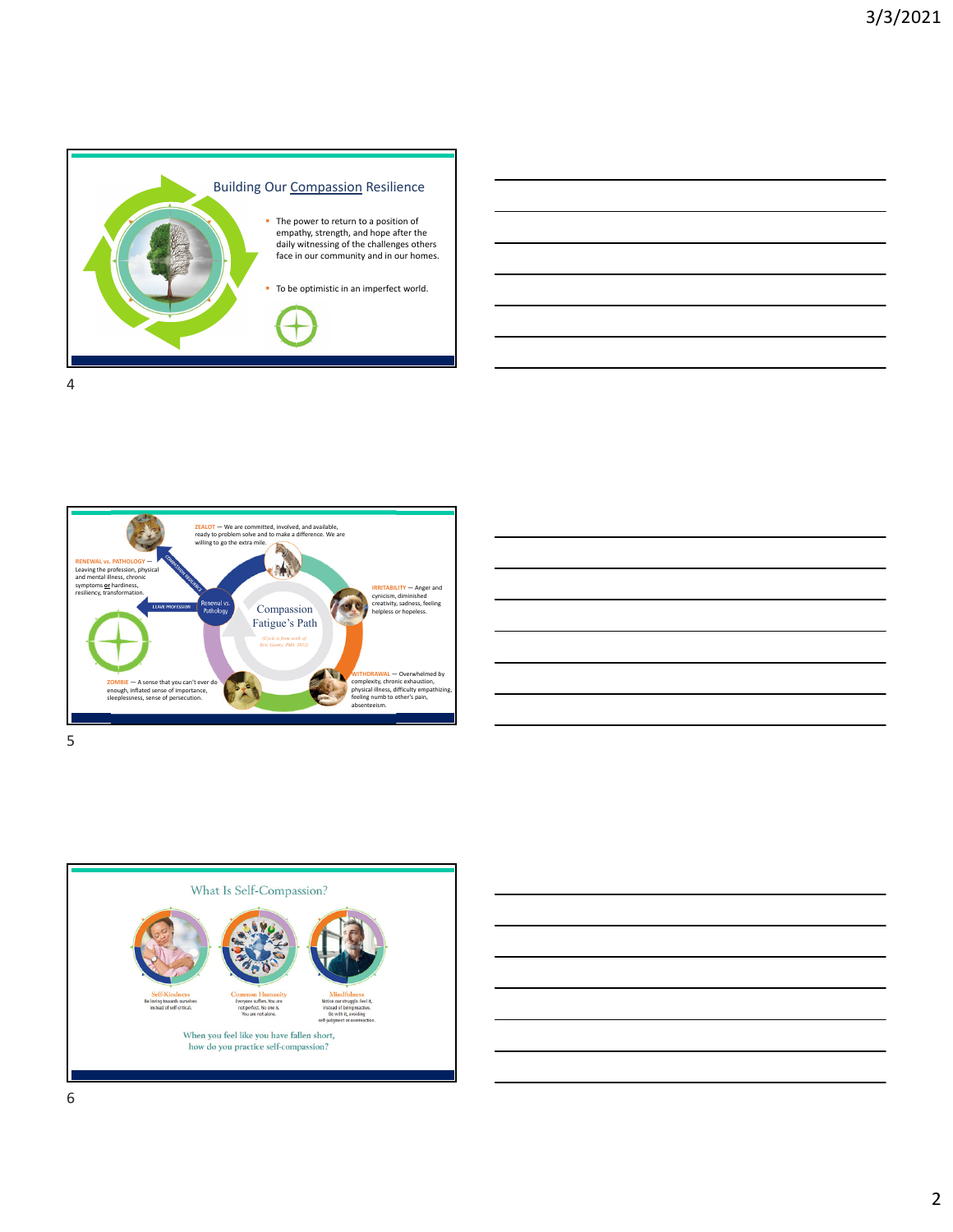

"Having compassion starts and ends with having compassion for all those unwanted parts of ourselves, all those imperfections that we don't even want to look at." ‐ Pema Chodron





7